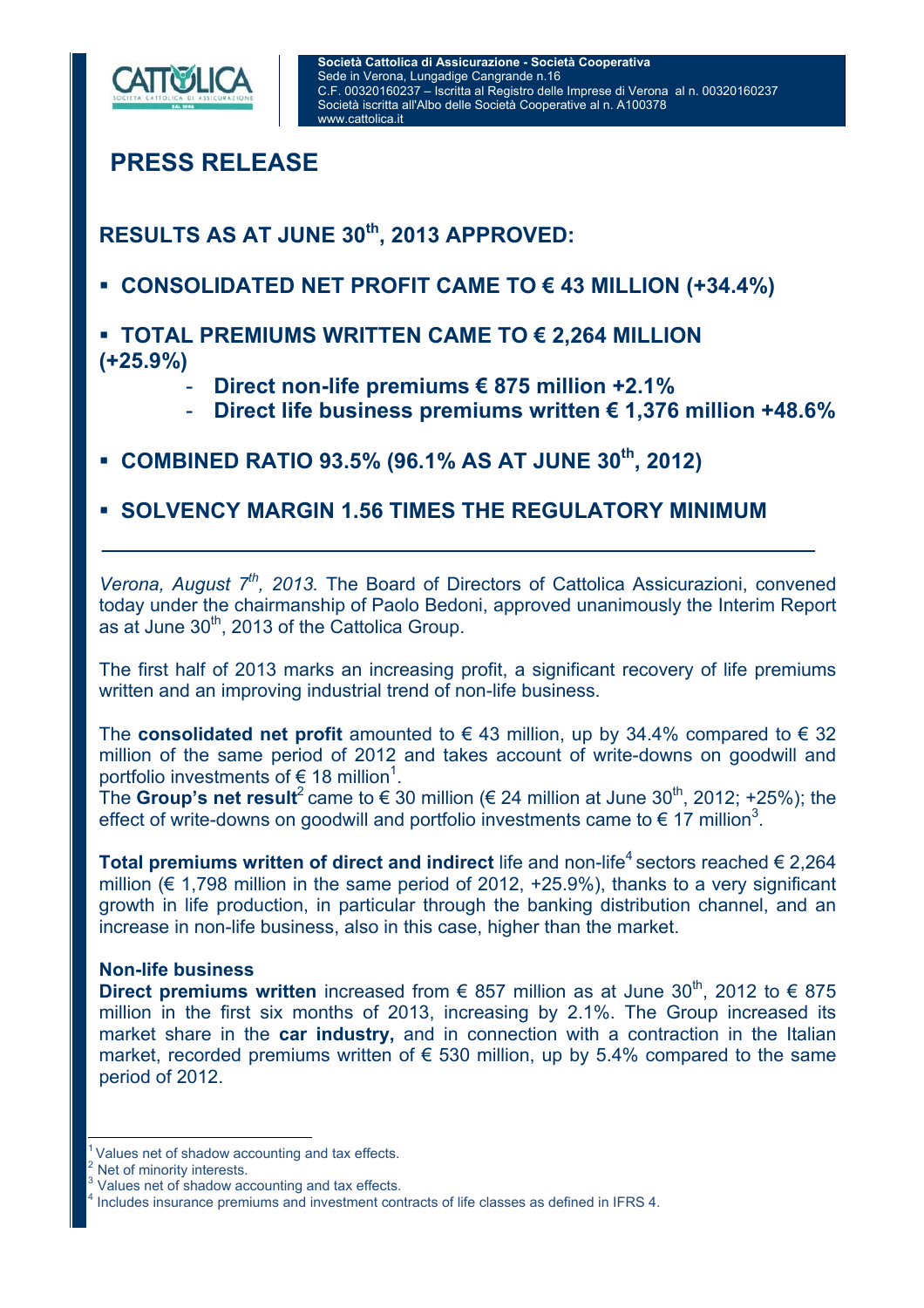**Non-motor classes,** with premiums written of € 345 million, slightly decreased compared to the same period last year ( $\epsilon$  354 million -2.6%), in line with market trends.

In the non-life segment, the good industrial performance affected the **combined ratio**<sup>5</sup>, which decreased from  $96.1\%$  as at June  $30<sup>th</sup>$ , 2012 to  $93.5\%$ , showing further improvement even when compared to the end of 2012 (95.7%). This result was determined by the virtuous drop in the claims frequency common to the market, as well as by the assumptive choices and by the Group's efficient handling of claims.

### **Life business**

In the **life business,** direct premiums written stood at € 1,376 million. The strong growth compared to the previous year ( $\epsilon$  926 million; +48.6%) was mainly due to the traditional class I (+56.6%) and class V (+52.1%) premiums that mark a net recovery. Class III premiums were also positive (+49.7%).

In general, the agency channel as well as the banking channel (+67.7%) and Cattolica Previdenza (+87.3%) increased considerably the premiums written.

### **Financial operations and financial position**

The **result of investments**<sup>6</sup> came to  $\epsilon$  252 million (compared to  $\epsilon$  256 million as at June  $30^{th}$ , 2012).

**Investments** amounted to € 16,053 million. **Gross non-life technical provisions** amounted to  $\in$  3,045 million ( $\in$  3,014 million as at December 31<sup>st</sup>, 2012). Life **provisions**, including financial liabilities, thanks to the favourable trend of premiums written and to the reduction in redemptions and maturities, reached  $\epsilon$  12.487 million ( $\epsilon$ 12,323 million as at December  $31<sup>st</sup>$ , 2012).

The figures as at June  $30<sup>th</sup>$ , 2013 confirm the equity soundness of the Group with a Group solvency margin equating to 1.56 times the regulatory minimum (an improvement compared to December 31<sup>st</sup>, 2012).

**Consolidated shareholders' equity** amounted to € 1,492 million (€ 1,609 million as at December  $31<sup>st</sup>$ , 2012).

#### **Sales network**

The agency network at the end of June 2013 had 1,419 agencies. Bank branches that place products of the Group as at June  $30<sup>th</sup>$ , 2013 were 5,948.

## **Outlook for business activities**

The difficult economic and financial situation affects the Italian insurance market, which records a reduction in premiums written in the non-life sector whereas the trend in interest rates makes life policies more attractive, a sector in which there is an increase in premiums written.

In this context, the Group, for the current year, continued the development programmes of life and non-life classes, with a technical performance still being improved.

The management of investments will continue in accordance with highly prudent criteria, in relation to the continuation of significantly volatile conditions on the financial markets.

\*\*\*

 $\overline{a}$ <sup>5</sup> *Combined ratio* of retained business: 1-(Technical balance/net premiums), including other technical items. 6 <sup>6</sup> Financial assets excluding investments whose risk is borne by the policyholders, gross of tax effects.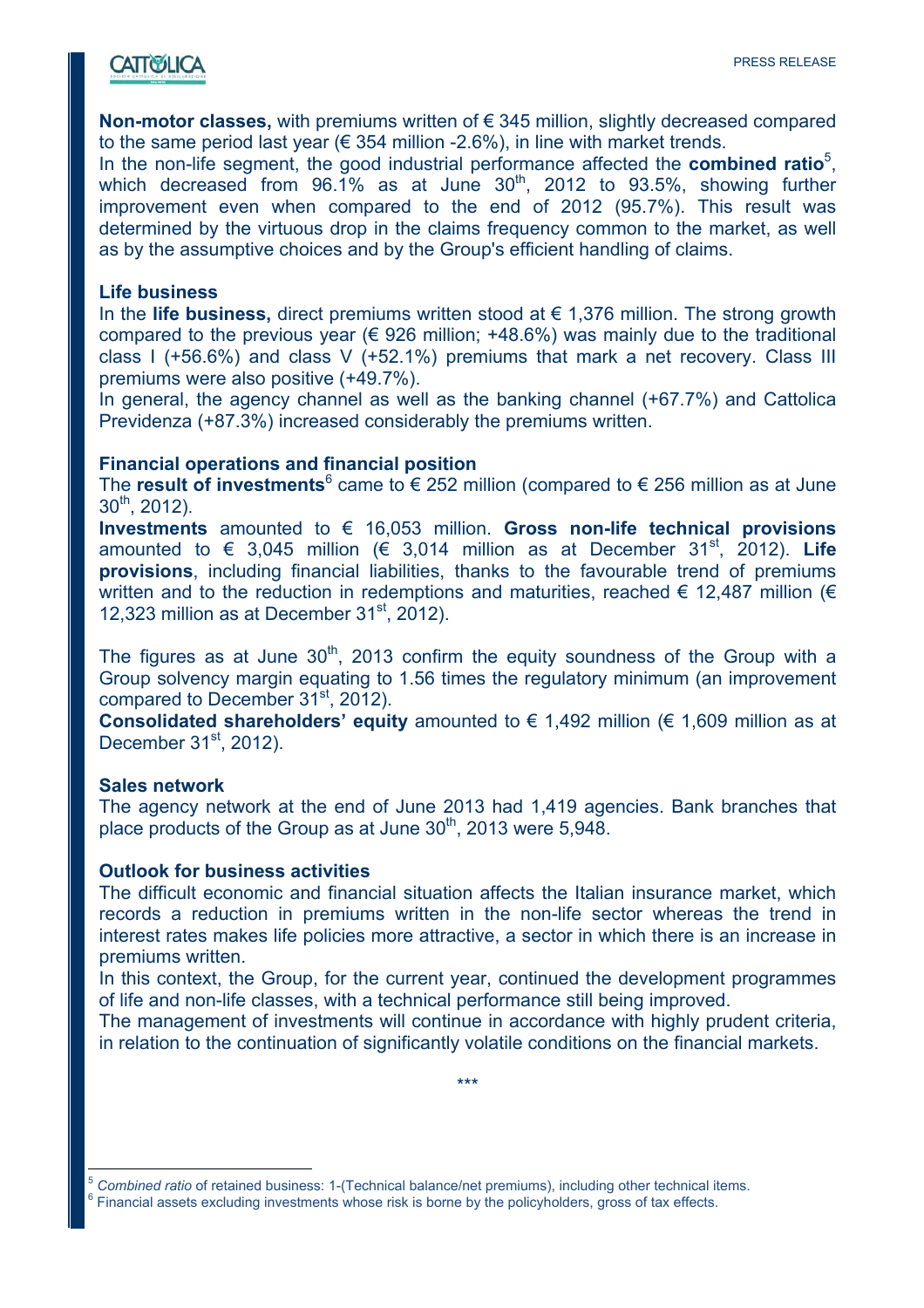# **CATTWELICA**

The Chairman – Paolo Bedoni – declared: "This year's interim report falls within a framework of industrial and financial consolidation that makes growth prospects of the Insurance Company and of the Group concrete, physiological and realistic. The breadth of the process of renewal and subsequent stabilisation of the governance framework and the focus on the efficiency and profitability of the industrial policies of the Group supported by the good results of financial management contributed significantly to determine these prospects that provide a strategic respite. There are all the bases for opening a new phase of growth and development of Cattolica, all the more so if there will be an actual improvement of the national and European economic framework ".

The Managing Director of Cattolica Assicurazioni – Giovan Battista Mazzucchelli – declared: "The figures of the first half-year confirm and strengthen the tendency of Cattolica to improve its accounts steadily and gradually, consolidating the traditional strengths and increasing in general volumes and competitiveness. These are confirmed, on the one hand, by the further improvement of industrial performance in non-life business and, on the other hand, by a clear and strong recovery of the Life segment, especially through the banking channels that strongly characterise the distribution structure of the Group on the Italian market. Therefore, the conditions required for a good performance of Cattolica also in the second half of the year and in the future for the development of the growth processes of the Group exist, especially if the first, for now small, signs of recovery of the national economy become firmer".

The executive appointed to draw up the corporate accounting documents Giuseppe Milone declares pursuant to paragraph 2 Article 154bis of the Consolidated Finance Law that the accounting information contained in this press release is consistent with the documental results, the corporate books and the underlying accounting records.

\*\*\*

The Company informs that the Consolidated interim report as at June  $30<sup>th</sup>$ , 2013 of the Cattolica Group, inclusive of the Independent Auditors' Report, will be available to the public within the time required by the law.

*The reclassified statements as at June 30<sup>th</sup>, 2013 of the Consolidated interim report of the Cattolica Group are attached herewith, by informing that the expected Independent Auditors' Report has not yet been issued.* 

#### SOCIETA' CATTOLICA DI ASSICURAZIONE

#### **CONTACTS**

**Investor Relations Officer Institutional Communication** Carlo Ferraresi **Aldo Canale** Investor.relations@cattolicaassicurazioni.it aldo.canale@cattolicaassicurazioni.it

Tel. 0039 045 8391202 Tel. 0039 335 620 2116 / 0039 045 8391613